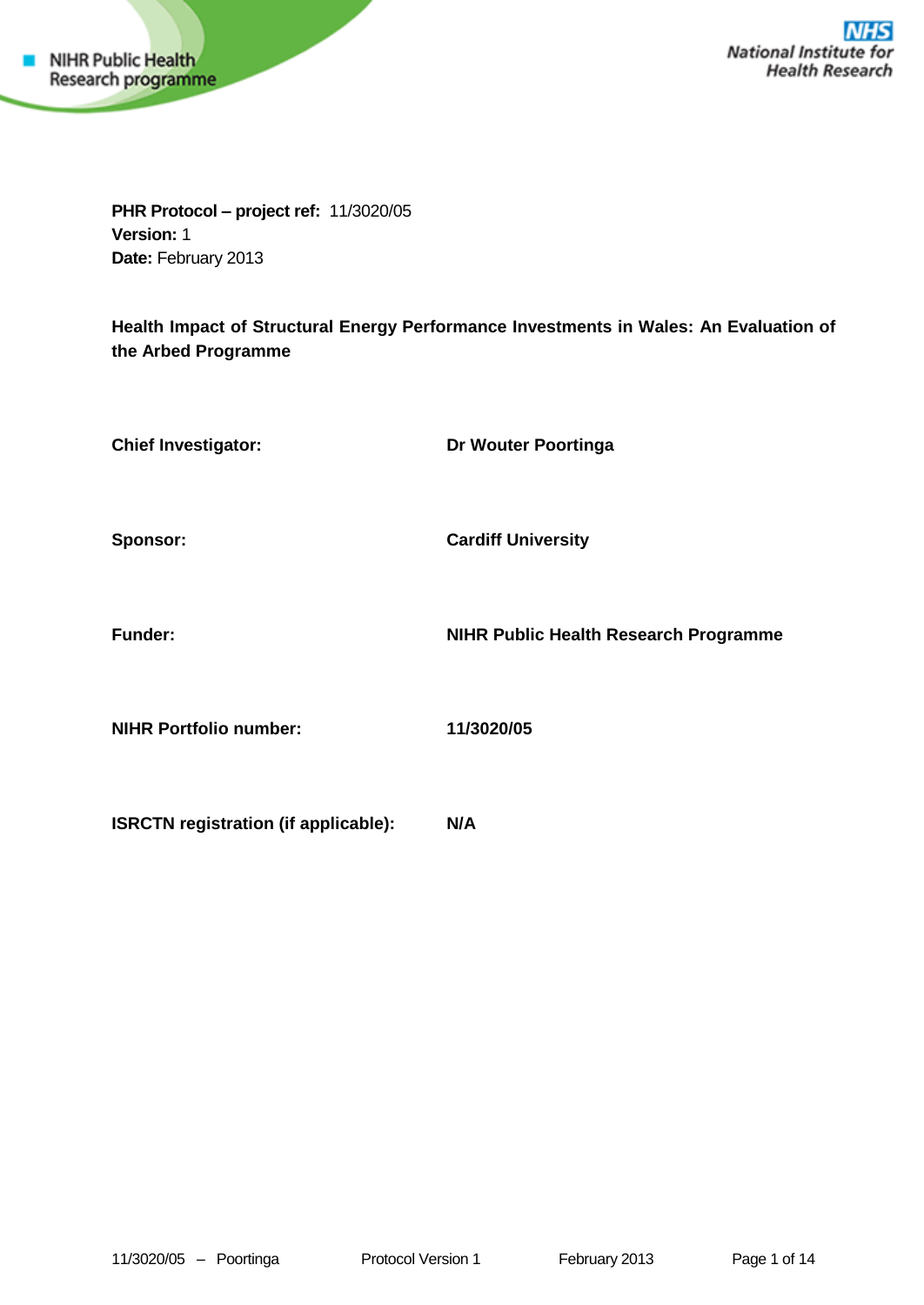## **1. Aims/Objectives:**

In this project we aim to evaluate the health impacts of large-scale Strategic Energy Performance Investments in Wales. The core objectives of the Arbed programme are to deliver affordable warmth, alleviate fuel poverty, and reduce CO2 emissions through area-based energy-efficiency improvements. In this project we will examine whether Arbed investments provide cardio-respiratory and mental health benefits to low-income households, can help to reduce health inequalities, reduce the financial burden to the NHS as a result of lowered health service use, alongside exploring the social and economic processes at the household level that contribute to better mental/physical health

The project has the following objectives:

- To determine the impacts of the Arbed investments on hospital admissions of residents of lowincome neighbourhoods for cardio-respiratory conditions.
- To determine the impacts of the Arbed investments on the prevalence of respiratory symptoms and mental health status of residents of low-income neighbourhoods.
- To assess the impacts of the Arbed investments on energy use, indoor temperature/ humidity, and space usage of households in low-income neighbourhoods.
- To identify the social and economic processes that are part of the pathway linking the Arbed investments to physical and mental health.
- To calculate the cost savings of the Arbed investments to the health system.
- To determine the incremental cost-utility of the Arbed investments as a result of improved quality of life of residents of low-income neighbourhoods.

# **2. Background:**

The Marmot Review Team (1, 2) has identified cold homes and fuel poverty as major factors in health inequalities that could easily be addressed through energy efficiency interventions. It is well known that living in cold conditions pose severe health risks. The literature has shown that low indoor temperatures are associated with increased risk of strokes, heart attacks and respiratory illnesses in temperate climates, as well as with common mental disorders (3). Countries with the lowest thermal efficient standards have the highest levels of excess winter mortality (EWM) and people living in the least energy-efficient housing are at higher risk of death than those living in more energy-efficient homes (1, 2, 4, 5). There are plausible biological and social mechanisms that link poor quality housing to different health outcomes and EWM, with thermal stress putting strain on the cardio-respiratory system (6), respiratory health being affected by mould through allergy, infection and toxicity (7), and mental health being negatively impacted by financial stress and reduced choice and control (2).

A clear relationship has been found between low thermal efficiency of housing, low indoor temperatures and EWM (1, 2, 5). It is estimated that about 40% of all EWM is attributable to circulatory diseases, and 30% to respiratory conditions (2, 8). Temperatures below 16°C may affect resistance to respiratory infections, while temperatures below 12°C increase strain on the cardiovascular system (6, 9). In particular in older people lower indoor temperatures are associated with elevated blood pressure (10, 11), with those living in poor quality houses in relatively cold areas being the most at risk of diastolic and systolic hypertension (12). The effects of changing temperature on haemostasis, blood viscosity, and vasoconstriction provide plausible biological mechanisms that can explain the increase in heart disease and mortality (13).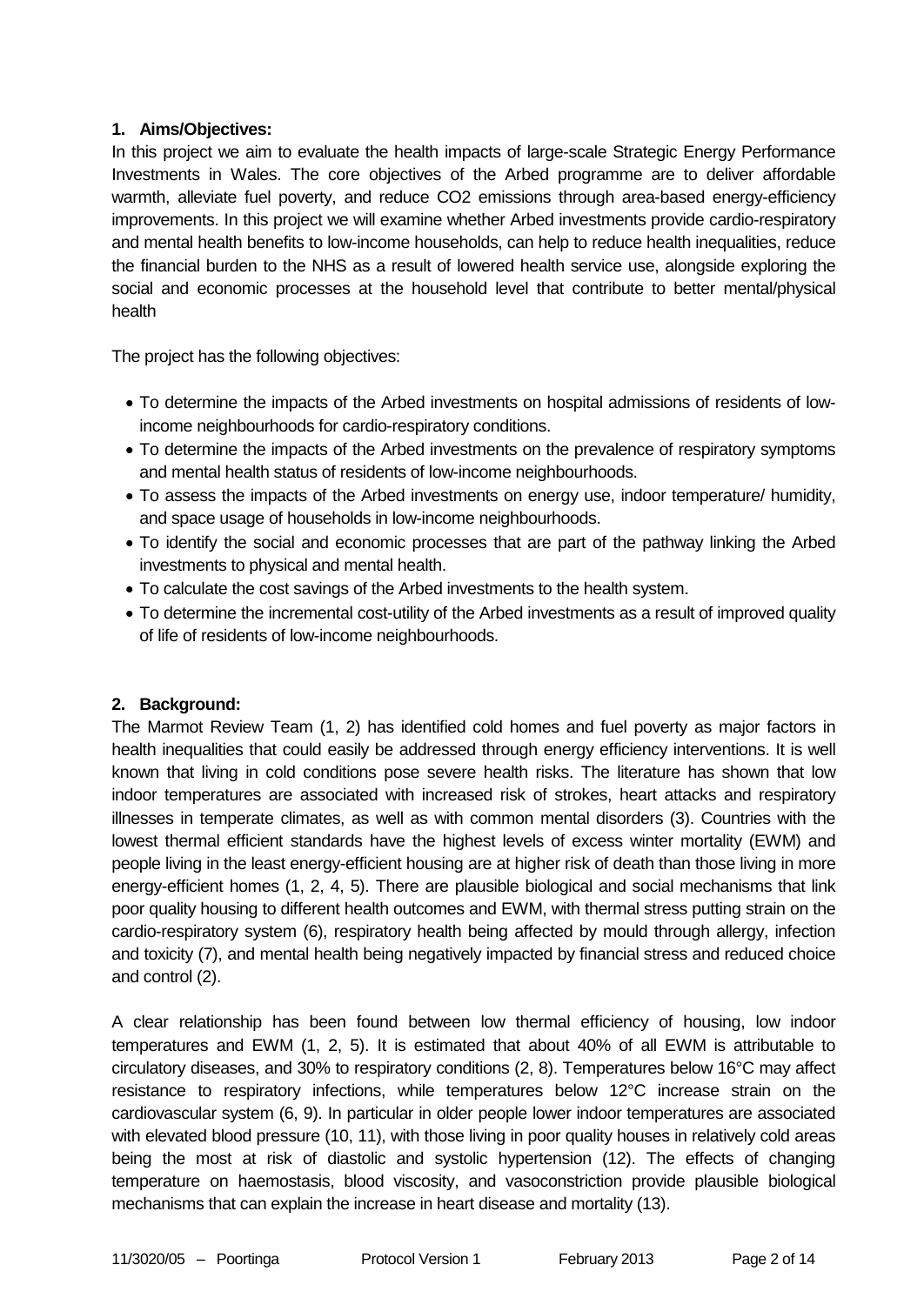Cold temperatures may directly affect resistance to respiratory infections, and people living in cold and damp houses are at higher risk of respiratory infections through exposure to mould, dust mites and fungal spores (7). Damp and mould are more likely to occur in poorly insulated homes, which may lead to respiratory symptoms and illness through allergic reactions and lowered resistance to infections (8). There is consistent evidence that allergic reaction, such as asthma, and respiratory symptoms are more common in damp living conditions and exposure to mould, particularly in children (14, 15). Children living in damp and mouldy homes are between 1.5 and 3 times more likely to have symptoms of asthma and other respiratory conditions than children in dry homes (16, 17). While mould removal has been shown to improve self-reported asthma symptoms and a reduce rhinitis in a randomised trial (14), other studies suggest that in certain cases insulation and central heating systems may lead to worse indoor air quality, higher relative humidity, and as a result more mould and dust mites (2). Overall though 'affordable warmth' measures have been found to contribute to higher indoor temperatures and reduced relative humidity (18-20) and fewer respiratory symptoms (21, 22).

A number of studies have been conducted examining the relationship between housing quality and mental health. Literature reviews by Evans and colleagues (23, 24) suggest that those living in highrise multi-dwelling housing have more adversarial psychological outcomes, while general housing quality is positively associated with mental wellbeing. Cold housing is more likely to affect mental health and social functioning than is damp housing (25). Those living in cold or damp houses are more likely to have common mental disorders (26) with housing quality and financial problems becoming relatively more important for mental health as the population ages (20). Various processes have been suggested that may mediate the relationship between housing quality and mental health. Poor housing may be stressful for a number of reasons, including stigmatisation and social isolation which may affect self-esteem, financial worries, a lack of control over living environment, and prolonged thermal discomfort (23, 27).

The literature review above shows that there is consistent evidence that housing quality is positively associated with physical and mental health. However, most evidence of the links between poor housing and poor health comes from cross-sectional research. This is problematic, as those living in poor housing are most likely to be socio-economically deprived and have long-standing illness (28). The causality of poor housing contributing to poor health can therefore only be determined by thorough intervention studies. Longitudinal and/or field experimental evidence of the health impacts of housing interventions is more limited. It is often argued that the lack of evidence in housing may be attributable to pragmatic difficulties evaluating housing interventions. In a systematic review of the literature, Thomson et al (21) identified only a small number of high quality intervention studies. The review shows that general health outcome measures were generally better after installation of affordable warmth/energy-efficiency measures as compared to the control groups. Similarly, there is good evidence that warmth/energy-efficiency measures alleviate respiratory conditions. The evidence of possible impacts of housing interventions on cardio-vascular and mental health is however less firm. One high quality study showed significant improvement in happiness and vitality scores (20). These findings have not been confirmed in other intervention studies. The effect sizes reported in a high-quality cluster randomised study in New Zealand (20) were larger than those reported in the UK, which may reflect differences in housing quality and conditions at baseline.

A lack of detailed energy, temperature and humidity measurements has made it difficult to assess the effectiveness of the interventions in terms of improved indoor environmental conditions, thermal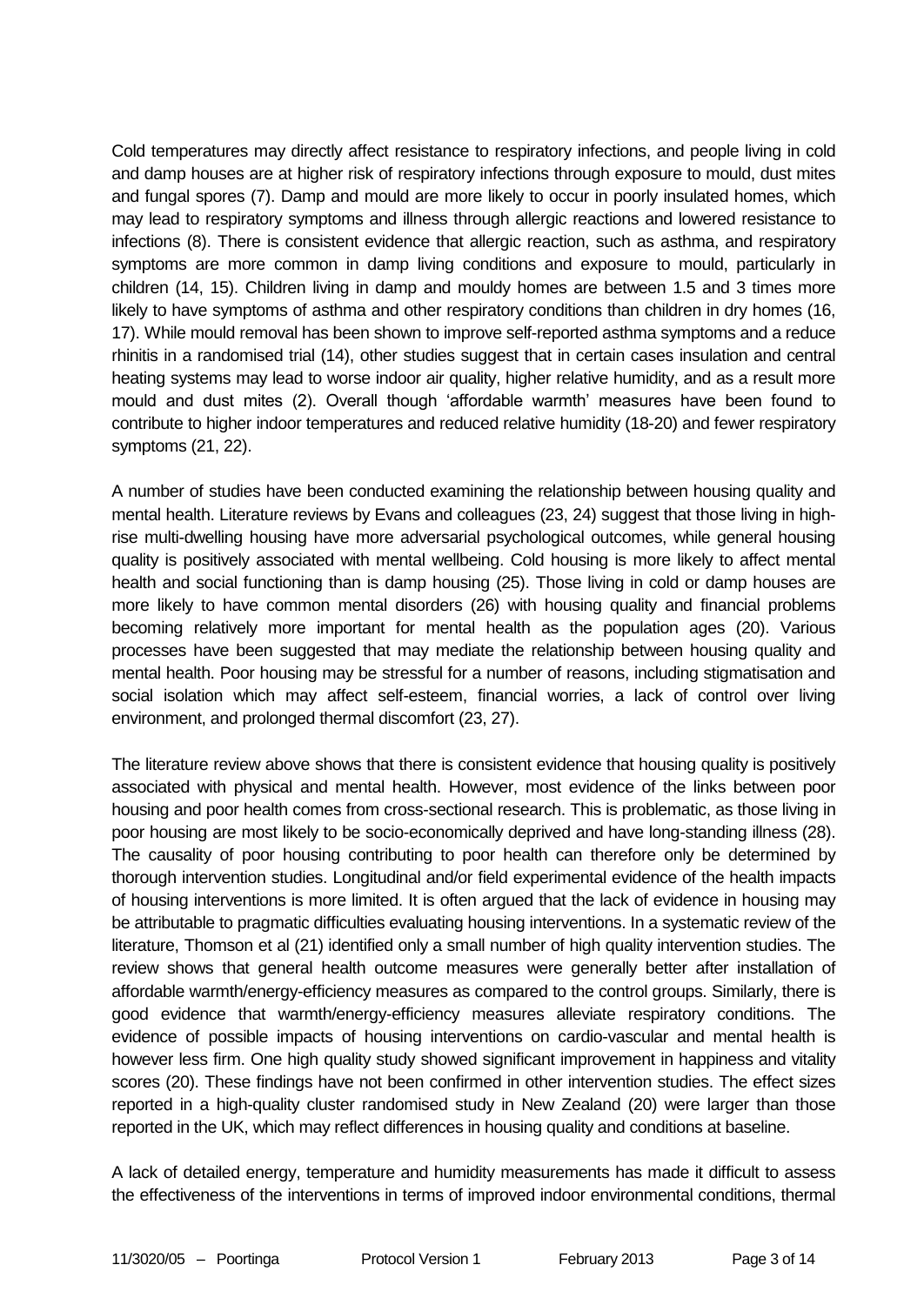comfort, and fuel poverty. Oreszczyn et al (18, 19) stand out as one of the few that have monitored internal conditions to evaluate the Warm Front energy efficiency scheme; showing that scheme contributed to higher indoor temperatures, reduced relative humidity, and lowered energy use. Howden-Chapman (20) similarly reported a statistically significant increase in indoor temperature and decrease in relative humidity after intervention. This information is essential for exploring processes at the household level that are part of the pathway to health. Very little research has been conducted on the possible social and economic processes that underlie the mental and physical benefits of energy performance improvements.

Although fuel poverty is central to understanding the relationships between housing and health, very few studies have attempted to further explore the social and economic processes that might link housing quality with physical and mental health (27). In particular the health and life chances of lowincome households are affected by living in energy inefficient housing at various levels. Fuel poor families often face the choice whether to spend their disposable income on basic necessities such as food and clothing or to heat their home to a comfortable temperature (the "heat or eat" dilemma). This means that fuel poverty may negatively affect health and mental wellbeing through low indoor temperatures, reduced dietary opportunities, strains associated with reduced choice and opportunities, and reduced thermal comfort and financial worries (2). Living in a cold home can further exacerbate social isolation. Fuel bills may prevent people from going out and may make them reluctant to invite others into the house (29)

There is some evidence that housing affordable warmth or energy-efficiency interventions improve the financial position of low-income households through reduced fuel consumption (20); and a number of qualitative studies suggest an increased use of the home for a variety of activities, better family/social interactions, more control over (and expansion of) living space, and better emotional security (30); all of which are likely to contribute to better mental wellbeing. There has been no systematic research to examine the socio-economic processes underlying the health effects of energy performance investments in low-income households.

### **3. Need for the current study:**

The research is timely for a number of reasons. First, it aligns the agendas of climate change mitigation and health inequality reduction by evaluating an energy-performance scheme aimed at improving the thermal efficiency of existing housing stock (2). Wales is the only country to have sustainable development as a core principle in its founding statute; and has a duty to promote sustainable development through all its policies. The evaluation of the intervention may help to strengthen the integration of the aims of the UK One Future Framework of living within environmental limits while striving for a healthy and just society (31).

Second, the Marmot Report on cold homes and fuel poverty noted that in particular those with no access to social housing are the most vulnerable and lack the resources to deal with the consequences of living in cold homes. Compounding this, it has proven difficult to improve the quality of privately owned and rented housing. The Arbed programme will offer all households living in low-income neighbourhoods –irrespective of tenure– energy-efficiency improvements free of charge. There is a clear need to evaluate schemes that aim to improve the energy performance of the most deprived and vulnerable households to address inequalities in health resulting from cold homes and fuel poverty.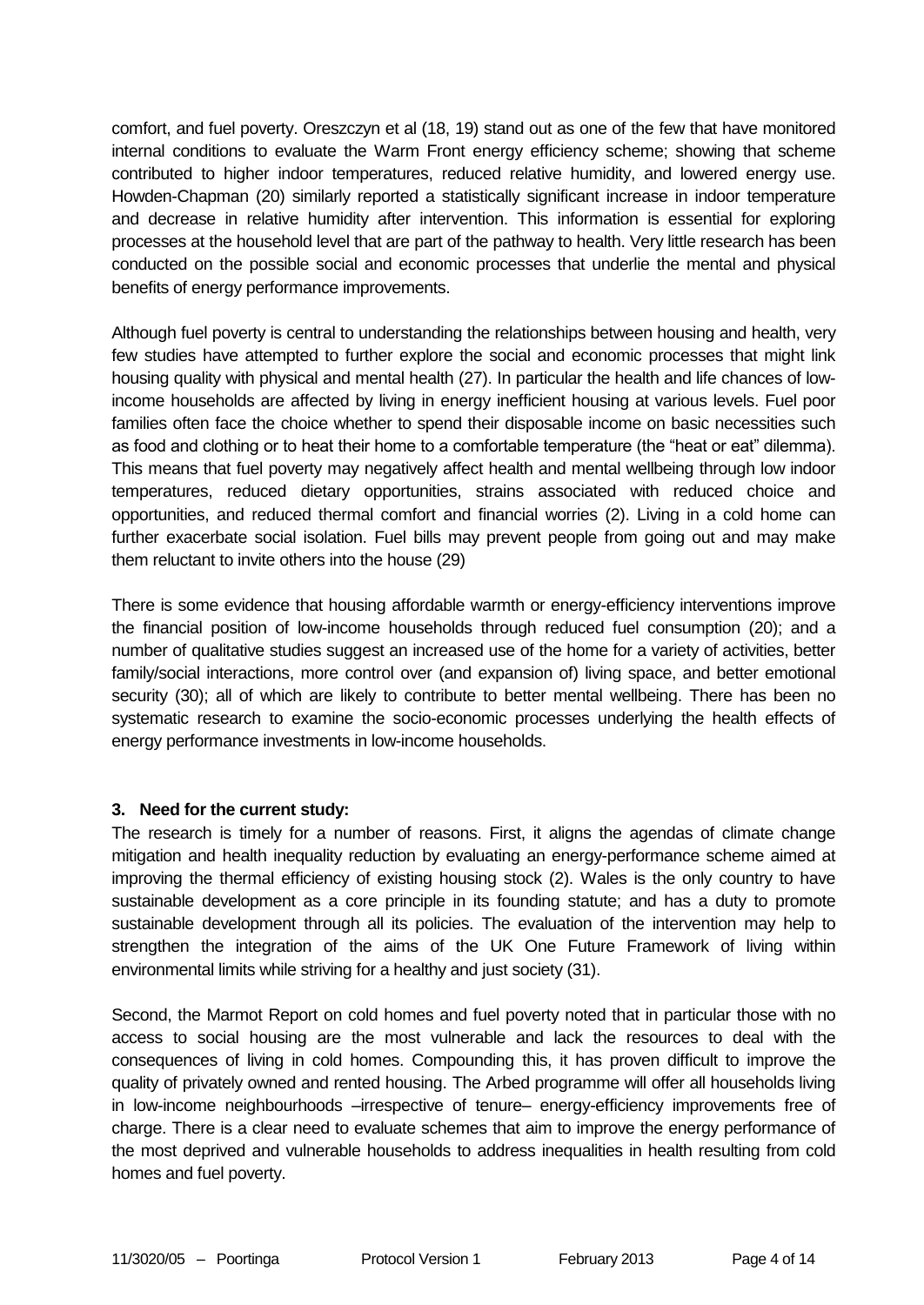Third, steep increases in energy bills, rising unemployment, and stalling incomes have forced many households into fuel poverty in recent years. Analyses of the Living in Wales property survey suggests that between 2004 and 2008 the number of households in fuel poverty has more than doubled from 134,000 in 2004 to 332,000 in 2008, equivalent to 26% of all households in Wales. A more recent estimate suggests that Wales is the region with the highest level of fuel poverty at 32% –double the number of households as in London (32). The severity of the fuel poverty situation shows that urgent action is needed to improve the financial position and living conditions of lowincome households in Wales.

### **4. Methods:**

### *4.1 Setting*

The setting for the research is low-income neighbourhoods in Wales that have or will receive structural energy-efficiency improvements under the Arbed scheme. In this study we will use the Secure Anonymised Information Linkage (SAIL) system to retrospectively evaluate Arbed phase 1, and a community-based study to prospectively study the health impacts of Arbed phase 2. These two parts of the research have the following study populations:

**The study population of WP1** are residents of properties in low-income neighbourhoods that received energy efficiency improvements in the first phase of the Arbed programme (2010-2011). It will be attempted to include all residents of the 7,460 houses that have undergone the improvements in this period.

**The study population of WP2** are residents of properties of the schemes that will take place in 2013 and 2014, from which approximately 500 participants will be recruited. Arbed 2 schemes are selected on the basis of the percentage of low-income households and hard-to-treat homes in the area, and alignment with strategic Communities First regeneration areas. It is anticipated that at least 50% of the households own or rent their house privately. The household monitoring (WP3) will be conducted in a subset of those interviewed for WP2.

### *4.2 Design*

The research aims to investigate the health impacts of structural energy performance investments in low-income neighbourhoods through six interlinked work packages. These work packages are described in detail below:

**WP1: SAIL System:** The SAIL will be used to retrospectively to evaluate *Arbed phase 1.* SAIL is an ethically approved tool developed and hosted by Swansea University. SAIL is used to anonymously link property-based data to routinely collected health service data. The system ensures that individuals remain anonymous, while retaining the ability to make links between different datasets. By using record linkage of routine longitudinal data, we plan to compare the health of residents of the 7,460 houses in low-income neighbourhoods before and after receiving energy efficiency improvements, and compare these health changes to those of residents in 13,000 household living in social housing. We believe this is an appropriate comparator, as about 80% of the Arbed 1 intervention involved social housing. We will also compare the Arbed 1 schemes to all low-income neighbourhoods in Wales. That is, we will select the top 10% deprived areas in Wales according to the Welsh Index of Multiple Deprivation (WIMD). This will ensure that changes in GP consultations and hospital admissions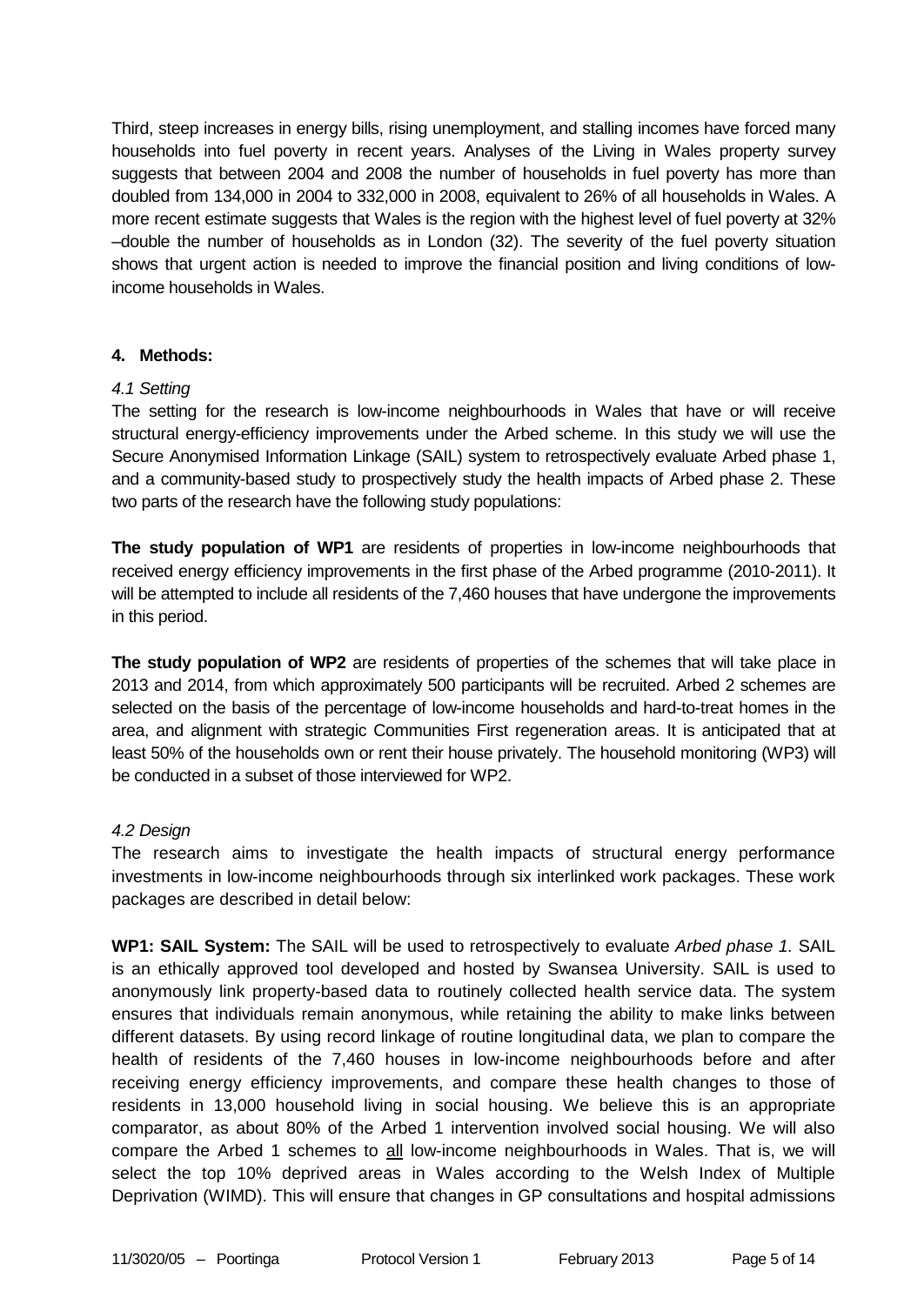of Arbed 1 households can be compared to secular trends of those living in low-income neighbourhoods in Wales. The Arbed 1 addresses will be removed from both comparators. The Health Information Research Unit (HIRU) operates an environment GIS database (eGIS) containing a point location for each residence, along with address data. These data have been used to establish a method of anonymously linking each residence to health data for individuals within the SAIL databank using Residential Anonymous Linking Fields (RALFs) (33). While the housing intervention data are within the eGIS, they are completely separate from health data in SAIL. Therefore we are able to know the location and other information about the house and neighbourhood without compromising confidentiality and privacy. We will obtain the addresses and specific energy-efficiency measures from WG, local authorities, and housing associations involved in the first phase of the Arbed programme. These data are subsequently sent to NHS Wales Informatics Service (NWIS) where addresses are replaced with a consistent RALF. Now the data may be brought back into the SAIL databank and linked to Anonymous Linking Fields (ALFs) for individuals, enabling links to health data to be made. We will create links to variables at multiple levels to explore potential changes in disease burden for individuals nested within houses related to the housing improvements. WP1 is used specifically to examine the impacts of the Arbed investments on hospital admissions for cardio-respiratory conditions. Seasonality is likely to be an important factor here, with most admissions taking place over the winter period (34). We will therefore conduct additional analyses to explore if the Arbed investments have been successful in reducing excess winter admissions for cardio-respiratory conditions. Data generated in this work package will be used in WP4 to calculate the costs savings of the investments to the health system.

**WP2: Community-Based Study:** A community-based study will be set up to evaluate the second phase of the Arbed programme. In total, 500 householders will be interviewed before and after the Arbed intervention that will take place in 2013 and 2014. The Arbed 2 schemes are selected on the basis of the percentage of low-income households and hard-to-treat homes in the area, and alignment with strategic Communities First areas. Comparators will be selected using the same criteria, using WIMD, key Census data and close collaboration with the local authorities involved. The control neighbourhood will be conceptualised as Output Areas, as their size is comparable to the average Arbed 2 scheme. A similar number of control households (n=500) will be interviewed in the same before and after periods as the intervention group. Once the successful schemes have been announced in December 2013, we will coordinate the interviews with the visits of the scheme managers. The interviews need to be finalised before the improvement works start in spring-summer 2014. The households will be re-interviewed in the 2014-15 heating season after the intervention has taken place. The faceto-face interviews will be carried out by a research company that has an infrastructure of trained interviewers. This cost-effective approach has been used successfully in the Carmarthenshire health impact study (22). It is essential to conduct face-to-face interviews to get a sufficiently high response rate.

WP2 will use self-reported respiratory symptoms and mental health status as the primary outcomes. It is expected that the physical benefits of the energy performance investments will become apparent soon after the improvements have been made. It is expected that within the first heating season reduced exposure to cold temperatures will reduce the number of respiratory symptoms, improve thermal experience and as a result mental wellbeing (cf. 6, 9 25). A further aim of the community-based study is to explore plausible social and economic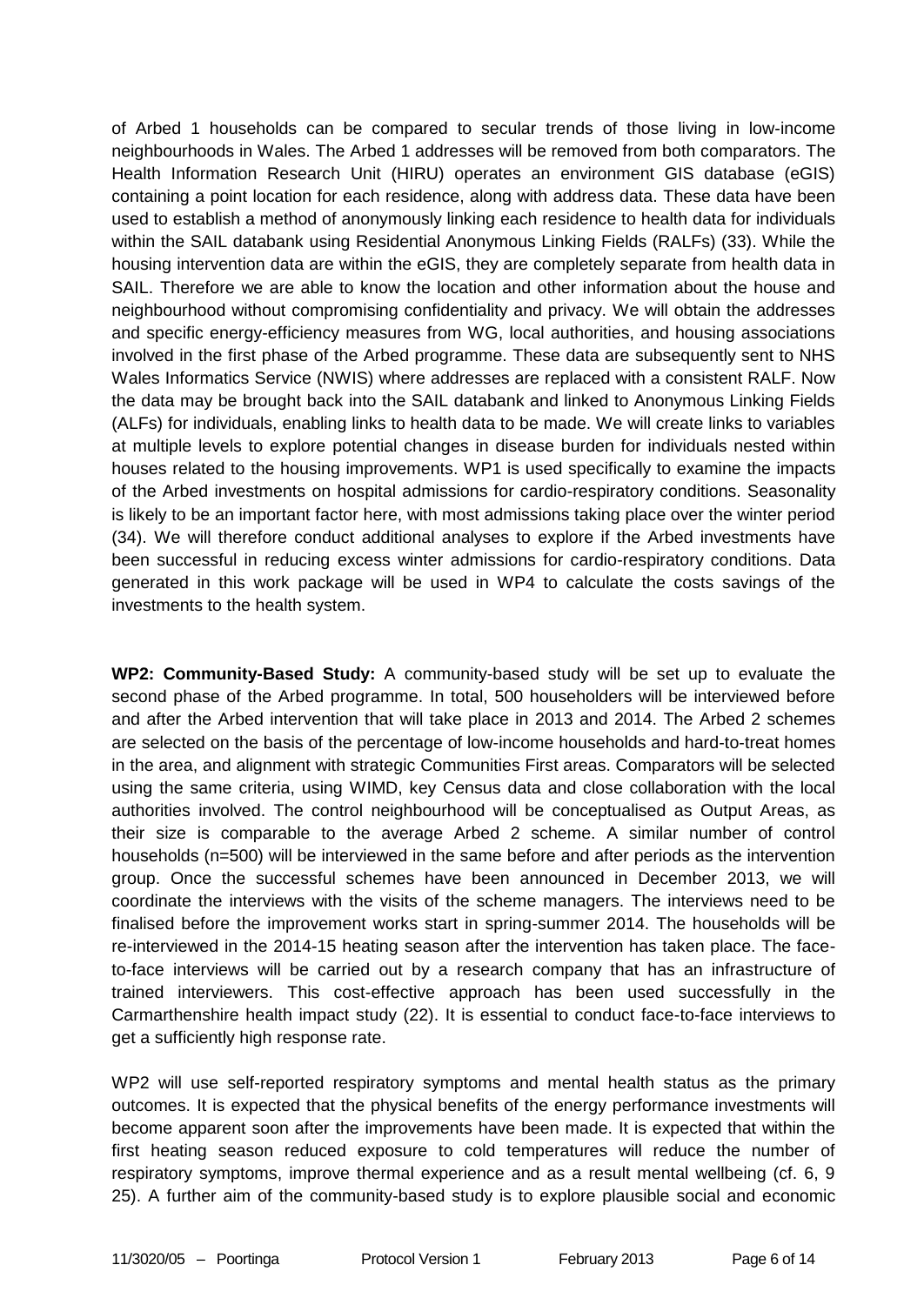pathways that link the intervention to better mental and respiratory health. The survey will therefore be designed to include measures of these mediating processes. It is expected that the Arbed investments will improve the financial position and dietary choices of low-income households, and reduces social isolation, all which are thought to contribute to better mental health*.* The questionnaire will include the SF12 scale, a widely-used and well-validated generic quality of life (QoL) instrument that includes physical and mental components. Upper and lower respiratory symptoms will be measures using the selection compiled by Fisk et al (35). A version of this scale has been used previously by the principal applicant. The study will further include measures relating to household financial position and stress, fuel poverty, thermal comfort, dietary choices, and social isolation. The most appropriate scales will be selected after reviewing the relevant literature. It is likely that this will include the Duke University Financial Stress Questionnaire and self-reported thermal comfort and fuel poverty. Measures of dietary choices and social isolation will be selected from the Health Survey for England and the Welsh Health Survey.

**WP3: Household Monitoring:** WP3 is directly linked to WP2 by conducting detailed energy consumption and indoor temperature/humidity measurements in a subset of those interviewed in the community-based study. The study will include a subset of households undergoing Arbed improvements (n=50) and a control group where no such improvements will take place (n=50), which will be recruited from WP2 after the interviews have taken place. The first measurements will be made in the heating season before the intervention has taken place (Feb-Apr 2014). The measurements are repeated in the same households in the heating season after the Arbed intervention (Jan-Mar 2015). Detailed indoor temperature and relative humidity measurements will be made with Tinytag data loggers in the living room, main bedroom, and hallway. Recording will be logged every 15 minutes over a 4 week period in the heating season to make a reliable assessment of average temperature and humidity after which they will be collected. Energy use over the same period will be estimated by meter readings made at the installation and collection of the monitors. The data will be adjusted for external meteorological conditions. Thermal experience is very much dependent on the behaviours, activity level and clothing of the occupants. The occupants will be asked to fill out a detailed comfort survey method, developed by Tweed, which allows occupants' thermal comfort to be tied directly to physical measurements of environmental conditions. This WP is used to assess the impacts of the Arbed investments on energy use, indoor temperature/humidity, and space usage of households in low-income neighbourhoods, all of which may be part of different pathways to health. By linking the physical measurement to the community-based study, we will explore whether better indoor hydro-thermal conditions may explain improvements in respiratory conditions, and better thermal comfort and 'expansion of living space' (i.e. a greater heated area) improves experienced control and mental wellbeing.

**WP4: Health Economic Assessment Tool:** The HEAT for Housing tool is used to provide an economic evaluation of the Arbed energy performance investments. HEAT was initially developed to estimate the economic savings as a result of improved health due to regular cycling and walking. In the currently active NIHR-PHR project, the tool is being adapted so it can be used for housing improvements. In this project the newly developed 'HEAT for housing' tool will be applied to data collected in both WP1 (SAIL) and WP2 (community-based study) to determine if the investments can be considered an efficient way of improving public health over and above the other intended benefits of the Arbed programme: (1) the first approach is a costconsequences analysis (CAA) from the perspective of the public sector as a whole, using SAIL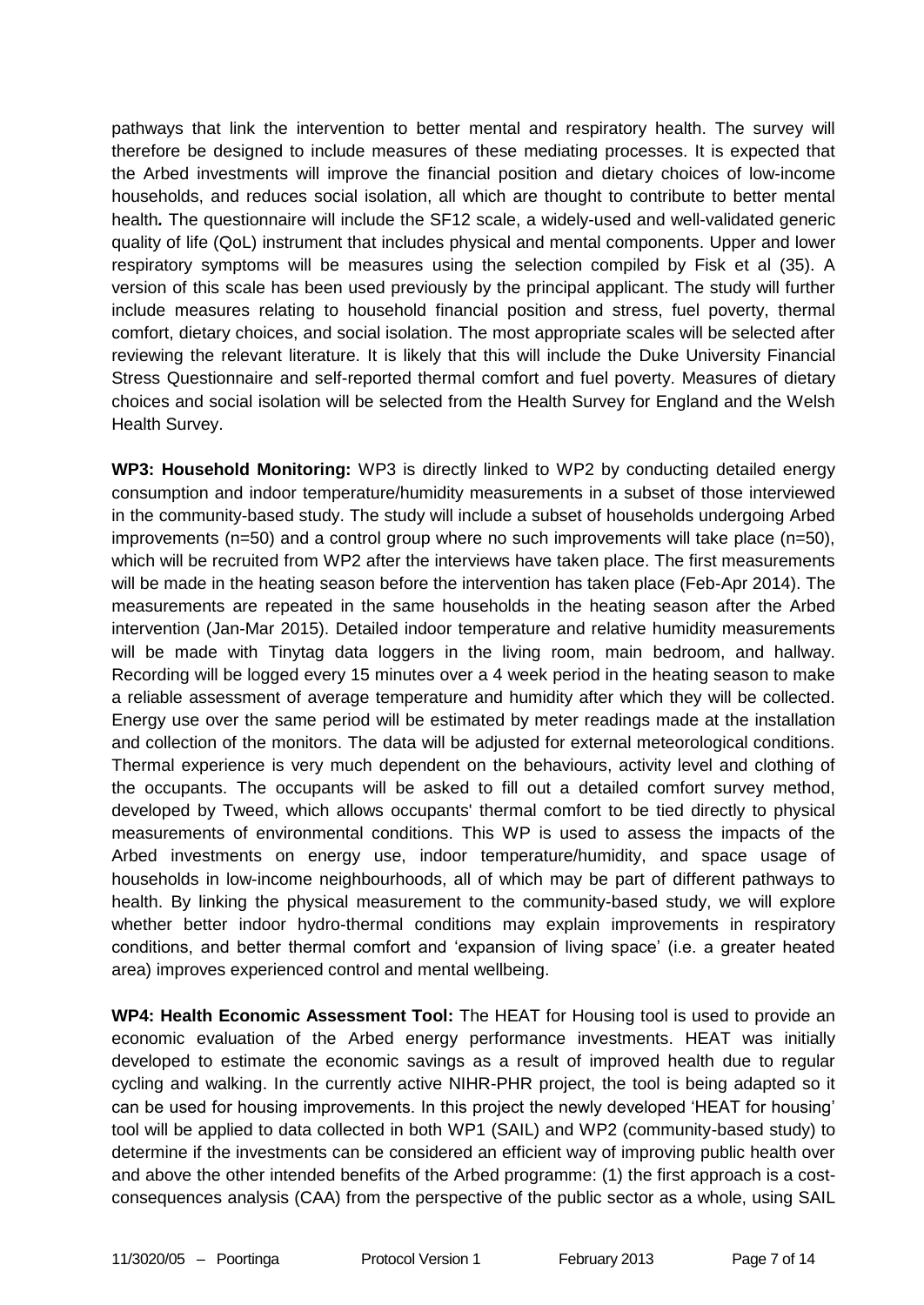data (WP1). The costs of delivering the Arbed programme will be compared to the cost savings as a result of reduced health service use. Comparisons in health service will be made between intervention and control areas; with future costs and benefits being discounted to bring them into present values. The costs of delivering the programme will be assessed through financial documents and discussions with key staff involved in the programme (WG and scheme managers). The cost savings to the health system as a result of lower health service use are calculated with PSSRU, BNF and NHS reference costs. Probabilistic sensitivity analysis will consequently determine the robustness of the CCA; (2) the second approach is to determine the effectiveness of the programme in improving the quality of life of residents of low-income neighbourhoods. This will be done via a cost-utility analysis based on QALYs derived from SF6D utilities calculated from responses to the SF12 in the community-based study (WP2). By comparing the responses of the intervention and control groups to the SF12 scale will be able to estimate the improvements in health-related quality of life that results from the Arbed intervention. The cost-utility will subsequently be determined by comparing these improvements to the costs of delivering the energy-efficiency improvements, providing the costs per additional QALY.

**WP5: Study Steering Committee:** We will convene a study steering committee (SCC) for the project for advice and critical feedback on the design and direction of the research. The panel comprises both public policy and academics in housing and health research. The board will meet bi-annually throughout the research. Having members from Public Health Wales and WG on board ensures that the research keeps sight of its policy relevance and the results will be directly disseminated to policy makers.

**WP6: Resident Engagement:** The research is informed by resident engagement. Focus groups will be conducted in areas where improvements have been made under Arbed 1 and/or the first year of Arbed 2 (n=2x7) and where they are expected to take place (n=2x7). This resident engagement aims to get a better understanding of experiences of low-income households living in energy-inefficient houses; and show how the Arbed improvements may have changed these experiences. Topics include perceived changes in health and wellbeing, thermal comfort, use of living space, financial position, and social interactions (30). Qualitative methods allow the residents to express these experiences in their own words. The results will be used to improve the survey design, and where possible adjust the direction of research. A number of participants will be recruited to attend the bi-annual SCC meetings. At the end of the project we will make the results available to residents via a number of community presentations at central locations and an easy-to-understand key findings brochure.

Figure 1 shows how the work packages 1 to 4 are interlinked.

### *4.3 Data Analysis*

*The primary method of analysis for WP1 is multilevel modelling*. The data are hierarchical with individual residents nested within households nested in the 28 schemes of Arbed 1. Because the data includes repeated measurements ('before' and 'after' the intervention) an extra 'within participant' level will be introduced reflecting the different measurement occasions. The simplest models will only involve houses that were upgraded in Arbed to look at absolute changes over time. This will compare the hospital admissions (and other secondary outcome measures) before and after the intervention. It is important to model the data according to the different sources of variation in order to estimate the correct effect sizes at the different levels. The analyses will include fixed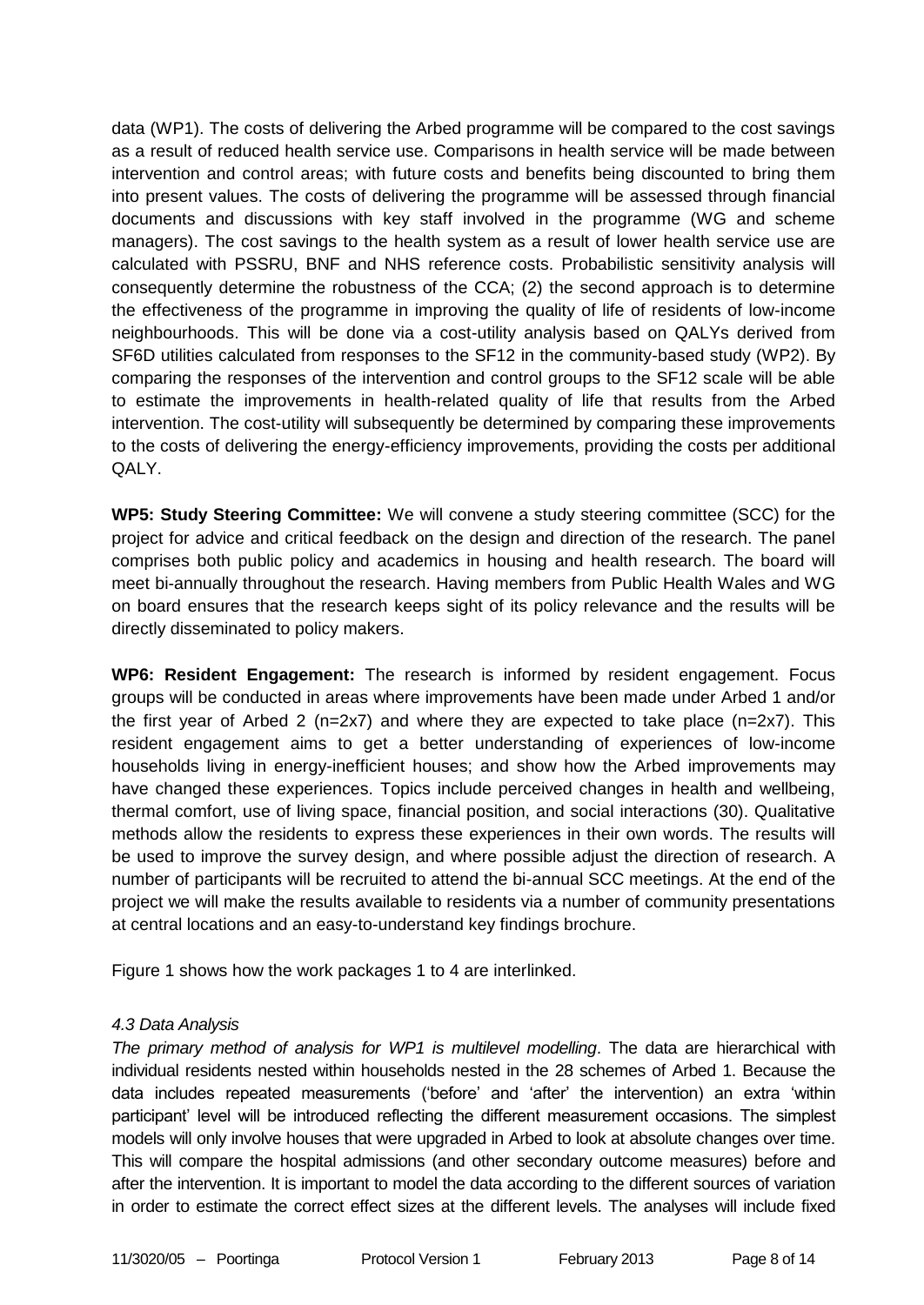factors at each level, e.g.: scheme (location, level of deprivation), household (type of intervention, household type), individual (gender, age), and measurement occasion (before, after). The changes in the health outcomes will subsequently be compared to controls in the form of households in similar low-income neighbourhoods to assess relative changes (we will work with a local authority to identify around 13,000 household living in social housing to act as control). Controls will be included as a fixed effect at the household level (intervention: yes, no). The exact multilevel models will depend on the used outcome measure. The type of data mostly requires logistic models for binary outcomes and Poisson models for hospital admission counts. The changes will also be compared to the Welsh population living in the top 10% deprived neighbourhoods to control for secular trends in hospital admissions.



*Figure 1: Flow diagram*

*The primary method of analysis for WP2 is mixed-design Analysis of Variance (ANOVA)*. The community-based study has been set up to examine changes in health over time (before, after) and compare them to a control group. The analysis therefore combines two types of independent variables, i.e., a within-subject factor: measurement occasion (before and after) and a betweenperson factor (intervention: yes, no). A mixed design ANOVA with repeated measures is necessary because the outcome variables before and after the intervention are dependent observations. That is, the post measurement is likely to be (part) dependent on the 'pre' measurements due to individual differences (e.g. susceptibility to respiratory infections). The intervention effect may therefore be 'contaminated' by unrelated individual variation. The repeated measures analysis completely removes the individual variation from the error term, increasing the accuracy of the Fstatistic (ignoring the dependence of observations would inflate the error term and thus reduce the statistical power). The mixed design ANOVA allows for time x intervention effects to examine if health has improved in the intervention group as compared to the control group. Paired t-tests, repeated measures ANOVA, and McNemar tests will be used to examine absolute changes in reported health status before and after the intervention (depending on the type of outcome variable).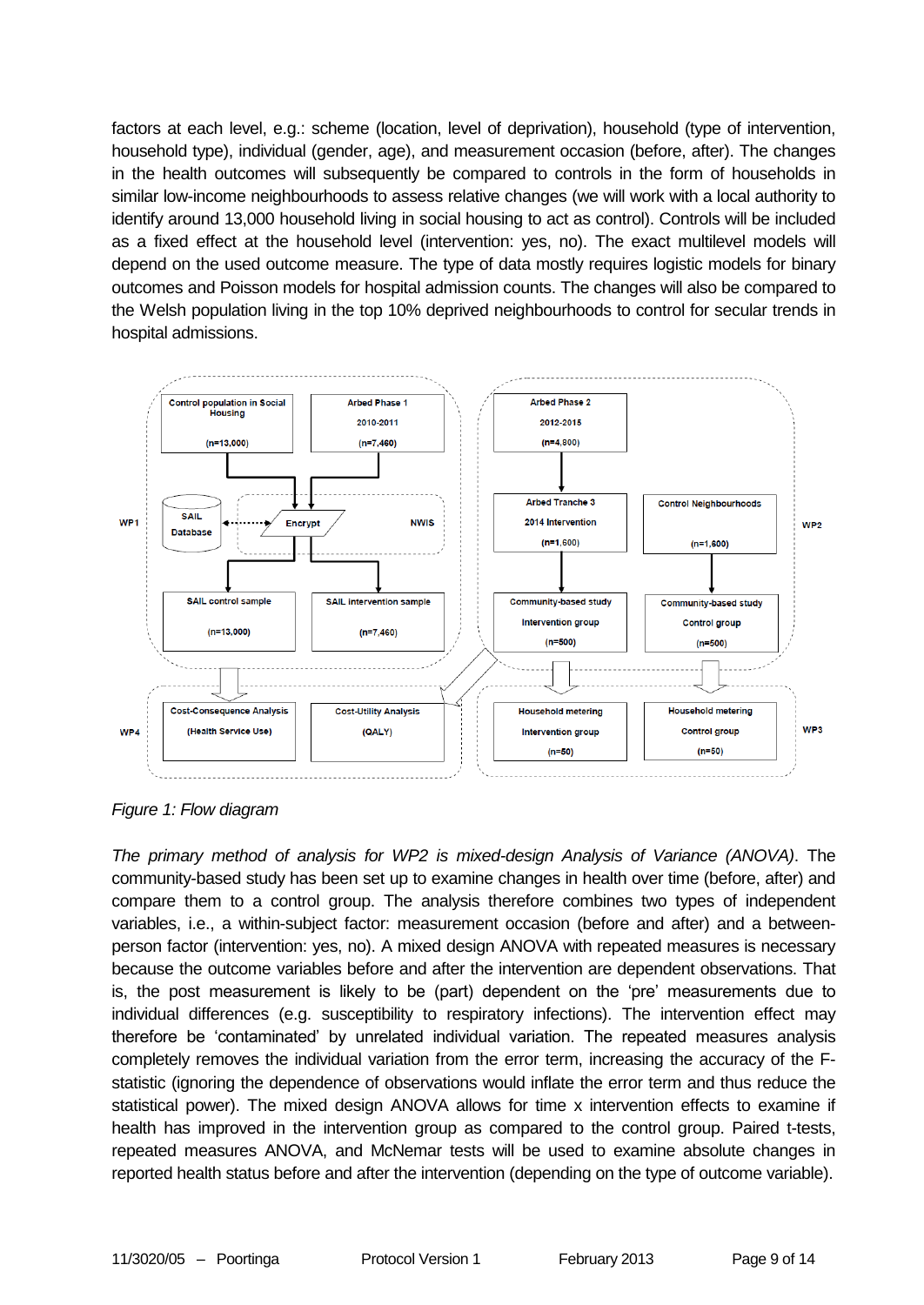Secondary methods of data analysis for WP2 include structural equation modelling (SEM). In addition to the main research questions (the cardio-respiratory and mental health benefits of the Arbed programme), the study aims to explore the social and economic processes that may be part of the pathways to health. The survey will therefore include indicators of financial position, fuel poverty, thermal comfort, dietary choices, and social isolation. The analysis will explore if these variables may mediate the relationship between the Arbed intervention and physical and mental health in different ways.

### **5. Contribution to existing research:**

The combination of the different work packages in the research allows a comprehensive assessment of the health benefits of structural energy-efficiency investments in low-income households, helps to explore plausible social and economic pathways to these benefits, and validates results based on self-reports with routinely collected data. The community-based study and SAIL components of the research have different strengths, and will deliver complementary information on the health impacts of the Arbed intervention. The strength of SAIL is that it can link the intervention with actual health service use data without compromising patient confidentiality. In contrast to studies that involve direct data collection, SAIL is not marred by low response rates or attrition that can adversely affect validity, generalisability and power to detect important effects. The community-based study will provide more detailed information on a wider range of health outcomes and the social and economic processes at the household level (e.g., financial position, fuel poverty, thermal comfort, social isolation) that may be part of pathways to mental and physical wellbeing.

### **6. Project management:**

### *6.1 Ethical arrangements*

The evaluation of Arbed 1 (WP1) is based on a system of anonymously linked data. The design of this system involves an NHS Information Organisation (NWIS) to carry out identity matching and subsequent encryption of NHS numbers and address identities without access to any clinical or intervention content. As the SAIL databank is anonymised it does not fall into the remit of the National Information Governance Board. An independent Information Governance Review Panel (IGRP) assesses whether all proposals for analysis meet the strict information governance arrangements set out in the multiple data access agreements, ensures anonymity and does not require referral to NRES. IGRP includes members from the BMA, NRES, Public Health Wales NHS Trust, Informing Healthcare and lay members. We have sought additional advice from NRES in relation to the SAIL databank and have now been informed that since the evaluation of Arbed 1 uses SAIL data only, it does not require NRES review because it does not involve NHS patients or staff but falls under the category of anonymised research database.

The evaluation of Arbed 2 (WP2) will require participant consent since we will be conducting face-toface interviews and monitoring homes for temperature and humidity. Because the project does not involve NHS patients or staff, it does not require NRES review. Instead, the entire research procedure will be scrutinised by the School Research Ethics Committee (SREC) at Cardiff University, which follows the ESRC ethics framework and the Code of Ethics and Conduct of the British Psychological Society. Obtaining ethical approval for this part of the research is a milestone that needs to be completed before the start of the data collection in winter 2013-14.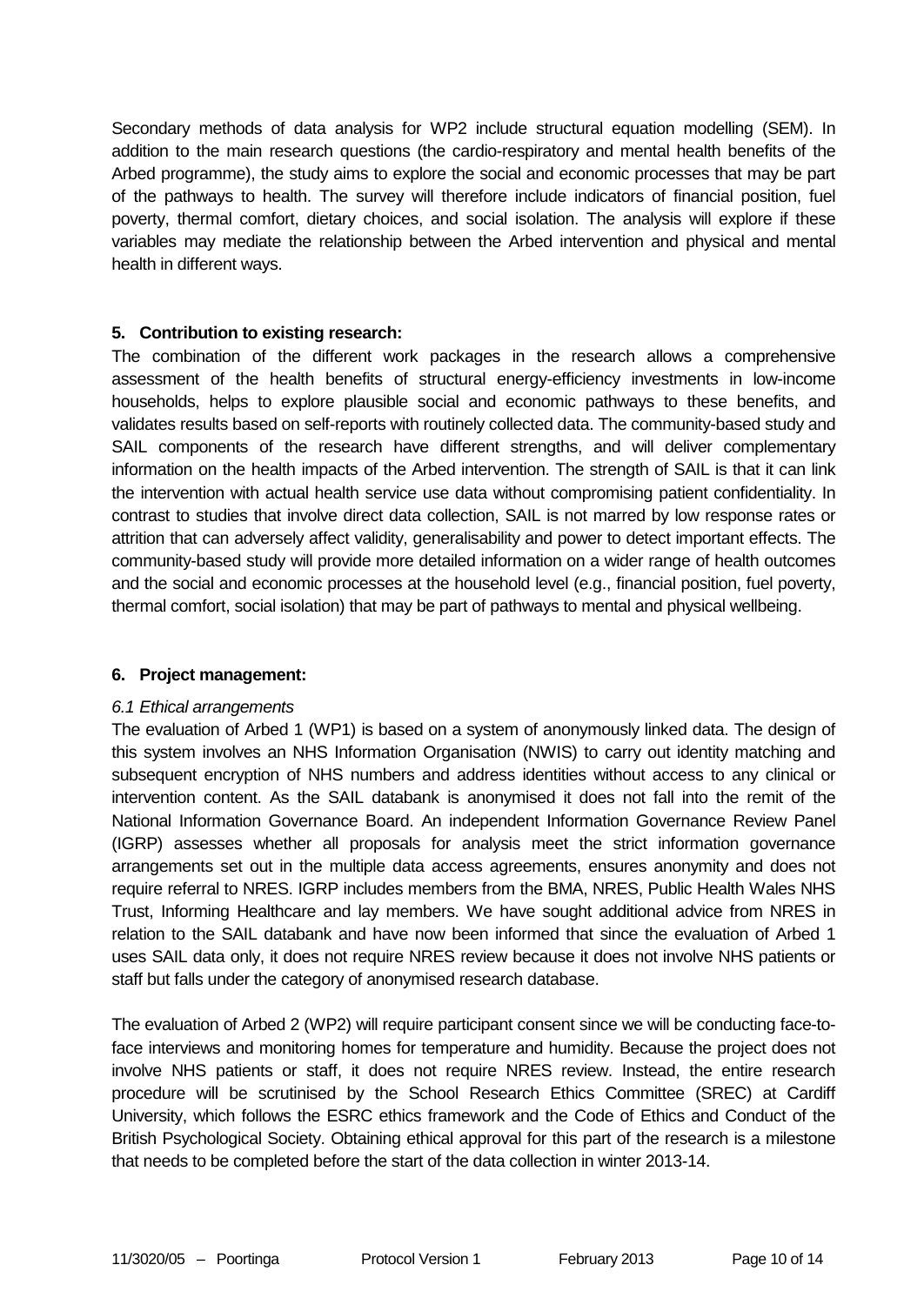Participants will be fully informed beforehand about the purpose, methods, possible uses of the research, and what their participation in the research entails. As the research involves sensitive personal health data, special attention will be given to the management of data to ensure the highest level of confidentiality. Precautions are being taken to ensure that all participants provide informed consent and are aware that they may withdraw from the research at any time. We will follow established procedures such as using participant numbers and password protected linkage files, and will not use the responses of any one individual or household in publications in such a way that they could be identified. The research does not incorporate any activities that could be deemed harmful to the physical or psychological health of the participants

### *6.2 Research Governance*

We will establish a multi-agency *Study Steering Committee* (SSC) to oversee and guide project activities. The SSC will include the lead and co-applicants from Cardiff and Swansea University, and representatives of WG and NHS Wales. We will also recruit two members of the *Occupant Panel* to engage tenants in the research. The leads of the different work packages will form an *Executive Group* that will meet at a regular basis for day-to-day management of the project. This group is responsible for determining the overall strategy and direction of research. A *Management Group* consisting of all investigators and researchers will meet three times throughout the project to discuss content and progress of the research. The SSC will agree terms of reference, frequency of meetings and modus operandi to support optimum management and development throughout the project.

### *6.3 Plan of Investigation*

A Gantt chart with a number of milestones will be used to ensure that the research proceeds in a timely matter. The project will start in May 2013 and will finish in April 2016.The research will target households that take place in 2013 and 2014 (the  $2<sup>nd</sup>$  and  $3<sup>rd</sup>$  year of Arbed 2). The objectives listed under "*1. Aims and Objectives*" will all be delivered by the end of the project in April 2016.

### **WP1: SAIL**

- April 2013: Recruitment of project staff.
- October 2013: Ethical Approval (IRGP) sail study (WP1).
- July 2014 Data cleaning and variable selection.
- December 2014: Finalise comparators creation and data collection.
- March 2015: Finalise data linkage in SAIL.
- September 2015: Complete statistical data analyses of SAIL study.
- December 2015: Complete technical report of SAIL study.

# **WP2: Community-based study**

- April 2013: Recruitment of project staff.
- October 2013: Ethical Approval (SREC) community-based study (WP2).
- October 2013 Complete survey construction.
- March 2014: Complete baseline survey.
- September 2014: Complete statistical data analyses of baseline survey.
- December 2014: Complete technical report of baseline survey.
- March 2015: Complete follow-up survey.
- September 2015: Complete statistical data analyses of follow-up survey.
- December 2015: Complete technical report of follow-up survey.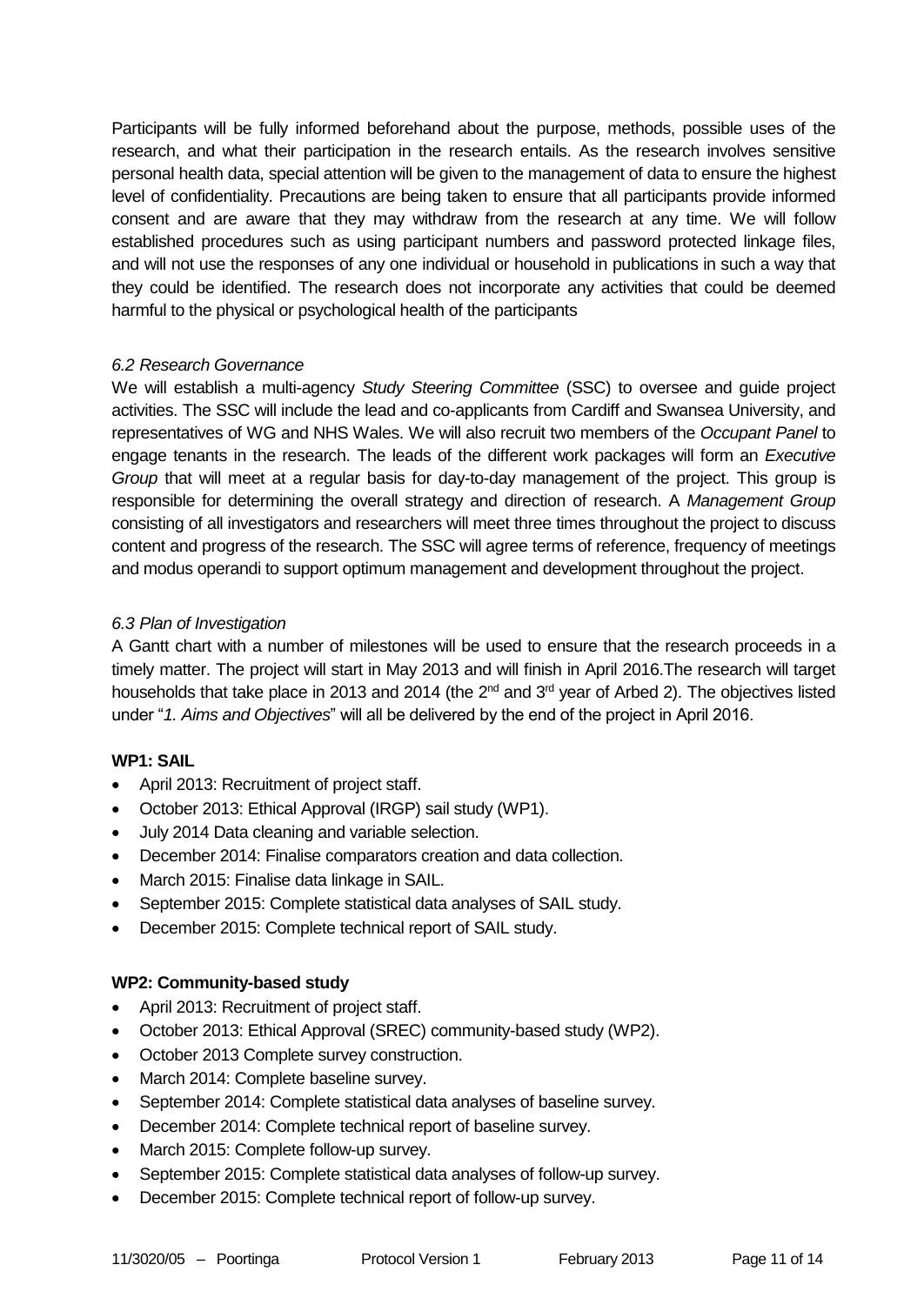### **WP3: Household monitoring**

- April 2013: Recruitment of project staff.
- October 2013: Ethical Approval (SREC) household monitoring study (WP3).
- April 2014: Complete baseline monitoring.
- September 2014: Complete statistical data analyses of baseline monitoring.
- December 2014: Complete technical report of baseline monitoring.
- April 2015: Complete follow-up monitoring.
- September 2015: Complete statistical data analyses of follow-up monitoring.
- December 2015: Complete technical report of follow-up monitoring.

### **WP4: Health economic assessment**

- April 2015: Recruitment of project staff.
- July 2015: Complete data preparation for HEA analysis.
- December 2015: Complete statistical analysis for cost-consequence and cost-utility analyses.
- December 2015: complete technical report of heath economic assessment.

#### **WP6: Residents engagement**

- June 2014: Complete focus groups.
- September 2014: Complete technical report of focus groups.
- January 2016: Dissemination meetings.
- April 2016: project papers written and submitted.

### **Reports to NIHR:**

- Interim reports: every 6 months (in November and May).
- Final Report: May 2016

### **7. Service users/public involvement:**

This application includes a dedicated work package on resident engagement. Focus groups will be conducted in the first stages of the research. This will used to improve the survey design of the community-based study where appropriate. A number of participants of these groups will be recruited to form a panel that will meet three times throughout the research. Public engagements will further occur through occupant representation on the SSC. Results of the project will be made available to residents via easy-to-understand key findings brochure.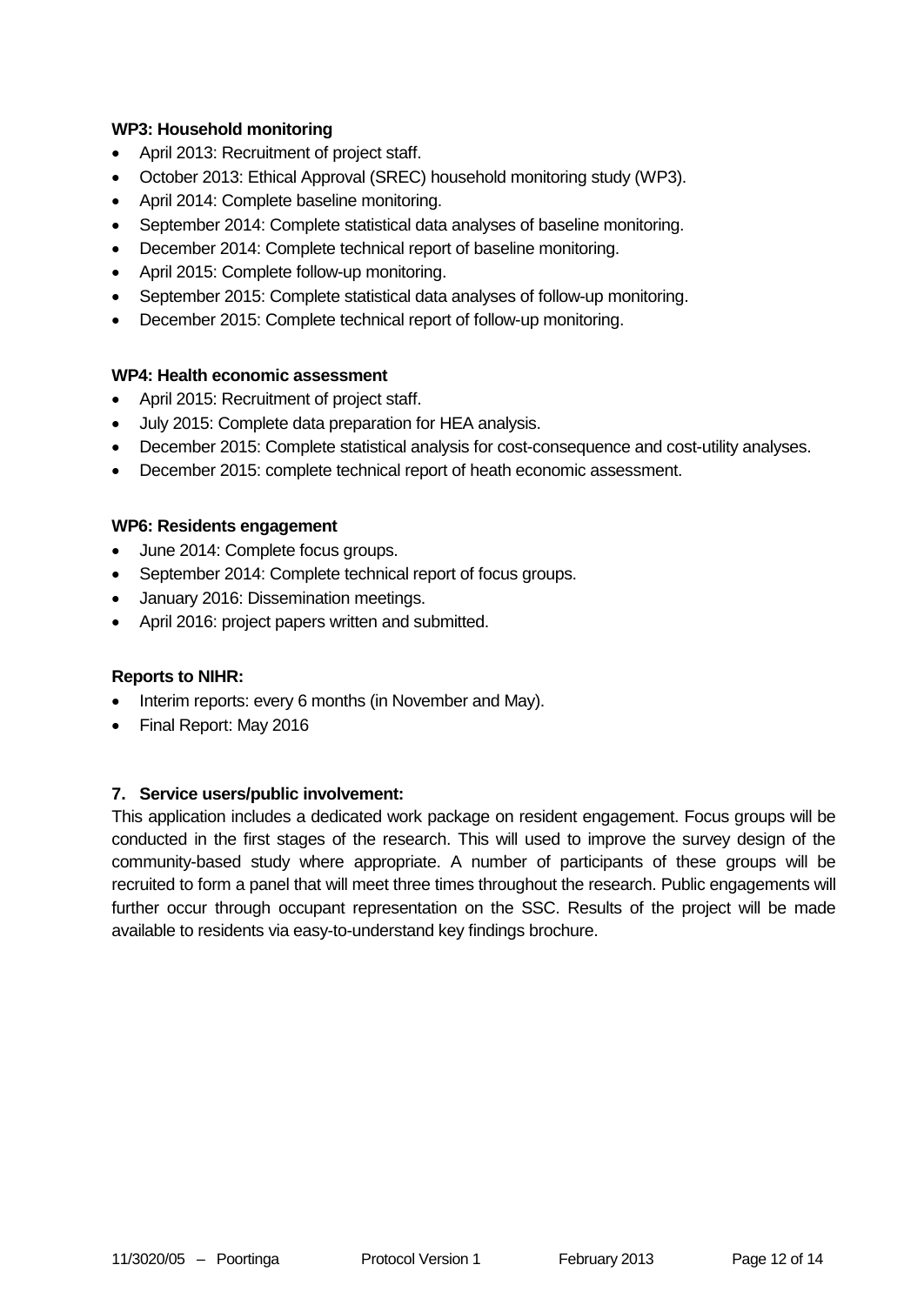## **8. References**

- (1). Marmot M, Atkinson T, Bell J, Black C, Broadfoot P, Cumberlege J, et al. Fair society, healthy lives: the Marmot Review Executive Summary. Marmot Review Team; 2010
- (2). Marmot M, Geddes I, Bloomer E, Allen J, Goldblatt P. The health impacts of cold homes and fuel poverty. Friends of the Earth/Marmot Review Team; 2011
- (3). Davidson M, Roys M, Nicol S, Ormandy D, Ambrose P. The real cost of poor housing, 1st ed. Bracknell: BRE Press; 2009
- (4). Healy JD. Excess winter mortality in Europe: a cross country analysis identifying key risk factors. J Epidemiol Commun H 2003;57:784-9
- (5). Wilkinson P, Armstrong B, Landon M, et al. Cold Comfort: The social and environmental determinants of Excess Winter Deaths in England, 1986–96. Bristol: The Policy Press; 2001
- (6). Rudge J. Indoor cold and mortality. In: M Braubach, DE Jacobs D Ormandy (Eds) Environmental burden of disease associated with inadequate housing. Copenhagen: World Health Organisation; 2011
- (7). Hardin BD, Kelman BJ, Saxon A. Adverse human health effects associated with molds in the indoor environment. J Occup Environ Med 2003;45:470-8
- (8). Department of Health. Health and winter warmth: reducing health inequalities. London: DH; 2007
- (9). Collins KJ. Low indoor temperatures and morbidity in the elderly. Age Aging 1986;15:212- 20
- (10). Donaldson GC, Keatinge WR. Early increases in ischaemic heart disease mortality dissociated from and later changes associated with respiratory mortality after cold weather in south east England. J Epid Commun H 1997;51:643-8
- (11). Wilkinson P, Pattenden S, Armstrong B, et al. Vulnerability to winter mortality in elderly people in Britain: population based study. BMJ 2004;329:647-52
- (12). Mitchell R. Blane D. Bartley M. Elevated risk of high blood pressure: climate and the inverse housing law. Int J Epidemiol 2002;31:831-8
- (13). Khaw KT. Temperature and cardiovascular mortality. Lancet 1995;345:337-8
- (14). Burr ML, Matthews IP, Arthur RA, Watson HL, Gregory CJ, Dunstan FDJ, et al. Effects on patients with asthma of eradicating visible indoor mould: a randomised controlled trial. Thorax 2007;62:767-72
- (15). Barnes M, Butt S, Tomaszewski W. The Dynamics of Bad Housing: The Impact of Bad Housing on the Living Standards of Children. London: NatCen; 2008
- (16). Peat, JK, Dickerson J, Li J. Effects of damp and mould in the home on respiratory health: a review of the literature, Allergy 1998;53:120-8
- (17). Strachan D. Damp housing, mould allergy and childhood asthma, Proceedings of the Royal College of Physicians in Edinburgh 1991;1:140-6
- (18). Oreszczyn T, Hong S, Ridley I, Wilkinson P. Determinants of winter indoor temperatures in low-income households in England. Energ Buildings 2006;38:245-52
- (19). Oreszczyn T, Ridley I, Hong S, Wilkinson P. Mould and winter indoor relative humidity in low-income households in England. Indoor Built Environ 2006;15:125-35
- (20). Howden-Chapman P, Matheson A, Crane J. Effect of insulating existing houses on health inequality: cluster randomised study in the community. BMJ 2007;334: 460
- (21). Thomson H, Thomas S, Sellstrom E, Petticrew M. The Health Impacts of Housing Improvement: A Systematic Review of Intervention Studies from 1887 to 2007. Am J Public Health 2009;99:S681-92